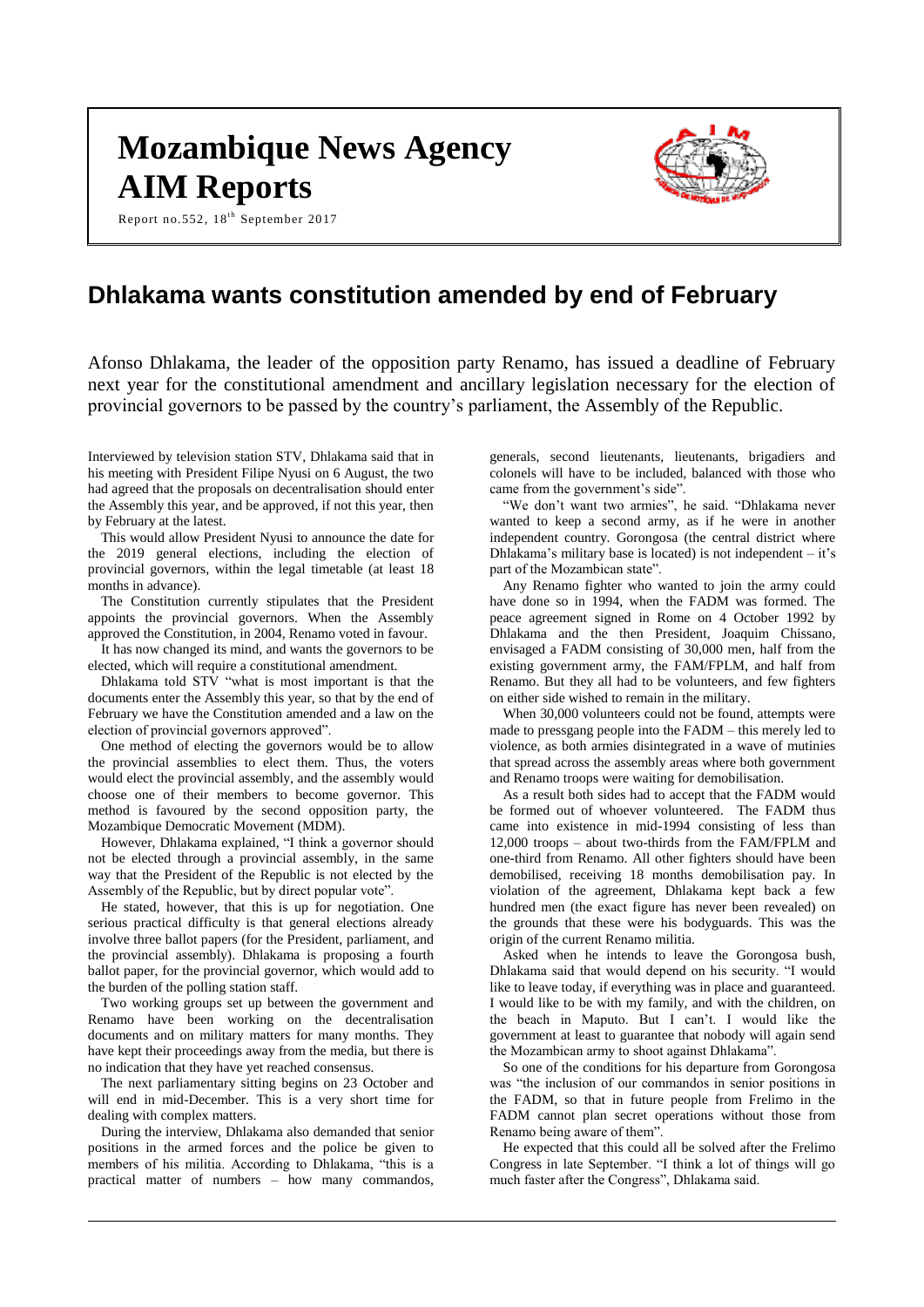# **LNG glut smaller than predicted**

Research by the news organisation Bloomberg has found that oversupply of liquefied natural gas (LNG) on the world market will be a third less than predicted.

Bloomberg found that demand is growing at the fastest pace since 2011, which has shrunk the predicted oversupply of LNG. Indeed, according to Bloomberg, "the market is now expected to tip into deficit by 2025, if no new export projects are developed".

This leads it to state "the global energy giants that have delayed investment in new LNG projects may need to soon embark on a new slate of multibillion-dollar plants, even as they finish constructing the current wave of developments".

Although Bloomberg does not mention Mozambique in particular, it is clear that its analysis is highly relevant to the country's nascent LNG sector. In the Rovuma Basin, off the coast of the northern province of Cabo Delgado, two LNG megaprojects are awaiting the go-ahead from the operators of Area Four (the Italian hydrocarbon company ENI) and Area One (Houston based Anadarko).

ENI has already made its Final Investment Decision for a Floating LNG unit that will be installed in Area Four. This will produce 3.4 million tonnes of LNG per year. Yet this is relatively small compared with the plans for the onshore LNG facilities that will eventually be opened on the Afungi Peninsula in Palma district.

There have been long delays in launching these megaprojects, mainly due to the low price of LNG caused by the glut in supply as new projects have come on line. Initial hopes were that LNG would begin to be exported from Mozambique in 2019. It is now expected that ENI will begin operations in 2022.

Anadarko has not yet made its Final Investment Decision on its LNG project, which will produce 12 million tonnes of LNG per year. In April, one of its partners, Mitsui, announced that it expects to make the Final Investment Decision in mid-2018.

ENI is also planning its own onshore LNG facility as well as a joint project to monetise the gas from a field that straddles Areas One and Four.

These projects would make Mozambique the world's third largest exporter of LNG, after Qatar and Australia.

#### **INGC urges farmers to use drought-resistant crops**

The relief agency, the National Disasters Management Institute (INGC), has launched an initiative in the central province of Manica, to raise awareness of the need to grow drought-resistant crops.

So far, at least 1,500 people have benefitted from this campaign, which also seeks to improve methods of conserving food in areas prone to drought. Manica is one of the provinces that was severely hit in 2016 by the drought linked to the El Nino weather phenomenon.

The INGC hopes to pass on knowledge of how to produce crops in arid zones, and how to make the best use of low lying areas that conserve humidity.

In Manica, eight communities in the districts of Machaze, Tambara and Guro have been covered by this programme.

In addition to Manica, this INGC programme is also being implemented in the neighbouring provinces of Tete and Sofala, and in the three southern provinces of Inhambane, Gaza and Maputo, covering communities who have been severely affected by drought.

# **Mozambique and Malawi to boost Nacala Corridor**

The Mozambican and Malawian governments on 15 September signed an addendum to the Agreement on the Nacala Development Corridor, which will pave the way for a further investment of US\$2.5 billion.

The corridor runs from Nacala Bay, on the northern Mozambican coast, to the Malawian border, and then through southern Malawi to reach the Moatize coal basin in the western Mozambican province of Tete. Nacala Bay, regarded as the best deep water harbour in East Africa, now contains two ports – the long established Nacala commercial port, and the recently constructed mineral port at Nacala-a-Velha.

Addressing the signing ceremony, Foreign Minister Oldemiro Baloi said the addendum brings the agreement between Mozambique and Malawi, signed in September 2000, into line with "the current challenges in the transport and logistics sectors, emerging from the recent growth in the economies of both countries".

He believed that the addendum would make viable the funding of \$2.5 billion "to expand the geographical coverage and to modernise the Nacala Development Corridor".

Partners in this, Baloi added, are Japan, Brazil and the Brazilian mining giant Vale (which financed the railway from Moatize, across Malawi, to Nacala).

Transport Minister Carlos Mesquita said that the central objectives of the addendum "are the regulation and coordination of cross-border aspects. The railway crosses Malawi, and so practical matters of a legal nature, concerning customs, for example, must be taken into account".

As for the economics of the corridor, Mesquita believed it should not be limited to coal exports (which he estimated at nine million tonnes this year). The line should carry traffic in both directions, he said, including Malawian trade.

#### **Plan to reduce literacy to 41 per cent**

The National Directorate of Literacy and Adult Education is determined to reduce the illiteracy rate to 41 per cent by 2019. Speaking to AIM on 8 September, which is International Literacy Day, the National Director of Literacy, Laurindo Nhacune, recalled that at independence, in 1975, the Mozambican illiteracy rate was estimated at 93 per cent. But the mass expansion of education after independence, and the literacy campaigns, have driven the illiteracy rate down to 44.9 per cent of adults.

"This growth shows the evolution of the literacy services since independence, and now our perspective is to reduce the illiteracy rate to 41 per cent, by the end of this government's term of office", said Nhacune.

He said that currently there are 571,000 people attending the literacy centres across the country, who are being taught to read and write by 15,000 volunteers.

The province with the highest illiteracy rate, Nhacune said, remains Cabo Delgado in the far north where 60.7 per cent of the population cannot read or write. The lowest rate is 9.5 per cent, in Maputo City.

According to the United Nations Educational, Scientific and Cultural Organisation (UNESCO), there are 750 million adults in the world who lack even the most basic literacy skills.

This is a condensed version of the AIM daily news service – for details contact [pfauvet@live.com](mailto:pfauvet@live.com) \_\_\_\_\_\_\_\_\_\_\_\_\_\_\_\_\_\_\_\_\_\_\_\_\_\_\_\_\_\_\_\_\_\_\_\_\_\_\_\_\_\_\_\_

\_\_\_\_\_\_\_\_\_\_\_\_\_\_\_\_\_\_\_\_\_\_\_\_\_\_\_\_\_\_\_\_\_\_\_\_\_\_\_\_\_\_\_\_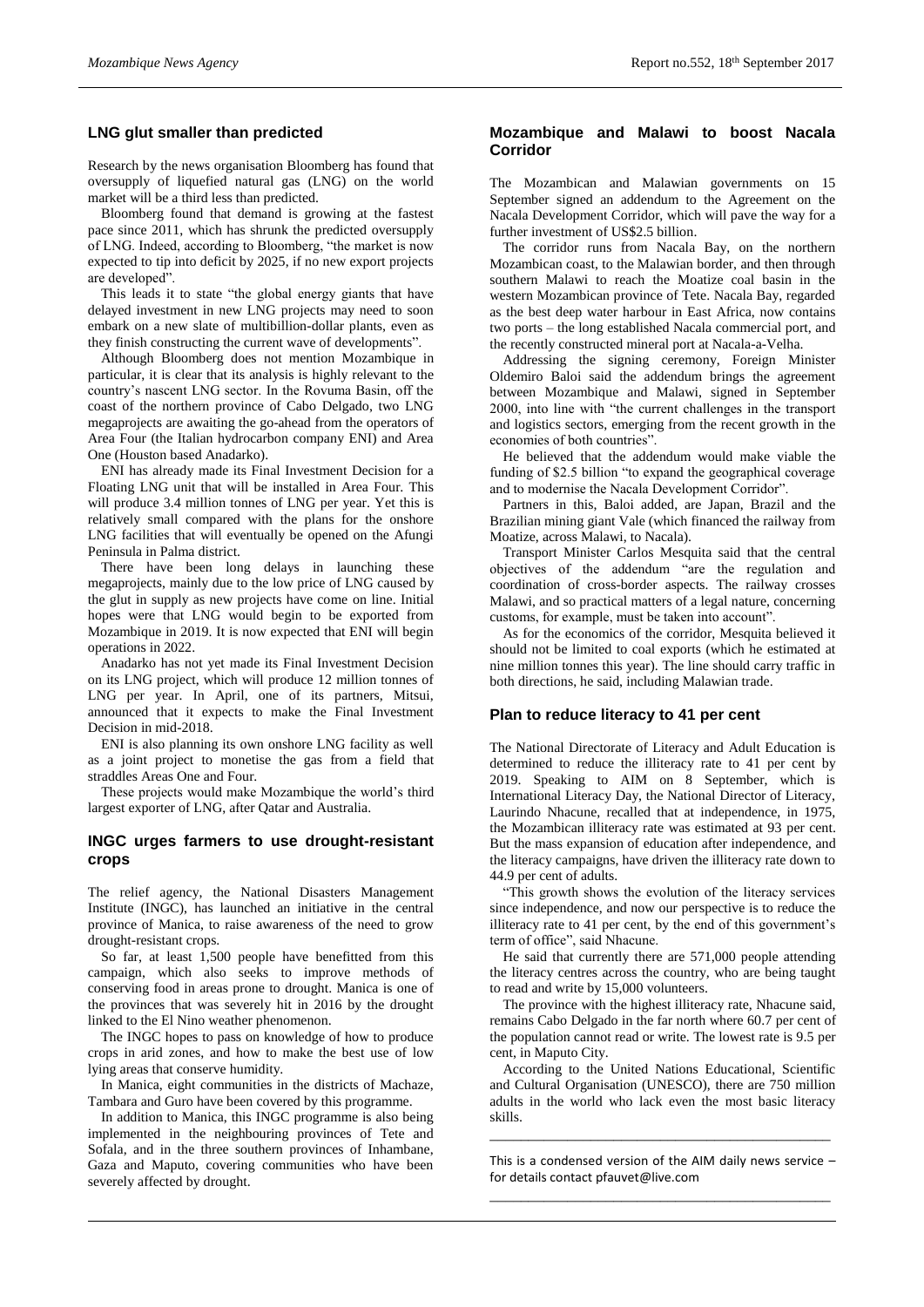# **Unanimous support for President Nyusi**

The Political Commission of the ruling Frelimo Party on 13 September decided, unanimously and by acclamation, to propose Filipe Nyusi for a second term as President of the party. The vote will be held at the Frelimo 11th Congress, due to start on 26 September in the southern city of Matola.

The Political Commission justified its decision on the grounds that Frelimo "must remain a strong, dynamic party, which promotes national unity, peace, dialogue and structural and institutional changes". This concern "imposes continuity in the leadership of society and of the Mozambican state".

The resolution from the Commission praised President Nyusi for his role in the "positive results" that can be seen in Mozambique's economic recovery and in the search for effective peace.

The Commission also lauded President Nyusi's visits around the country which were promoting "the spirit of selfesteem and of work, seeking to increase production and productivity, which is indispensable for overcoming poverty".

The Political Commission said it was "proud to have Comrade Filipe Nyusi as helmsman of this historic, experienced, vanguard and popular party", and so would present President Nyusi to the Congress as its candidate to lead the party for the next five years.

This does not necessarily mean that he will be unopposed. Other delegates to the Congress could propose alternative candidates, but with the entire top Frelimo leadership backing President Nyusi that seems rather unlikely.

President Nyusi's rise to prominence has been meteoric. He was not elected to the Frelimo Central Committee until 2012. Two years later he was the Frelimo candidate for the 2014 presidential election, even though his only previous government experience was as defence minister, from 2008.

President Nyusi's re-election as President of Frelimo will make it almost inevitable that he will be the Frelimo candidate in the Presidential election of 2019. That decision, however, will be taken not by the Congress, but a Central Committee meeting nearer the date of the election.

#### **Mozambique and US launch HIV plan**

The Mozambican and United States governments on 13 September signed a memorandum of understanding in the central city of Quelimane which launched the "Plan to Accelerate the Response to HIV in Zambezia Province".

Signing the document were Health Minister Nazira Abdula, US ambassador Dean Pittman, and the governor of Zambezia, Abdul Razak.

The plan envisages an investment of US\$15 million in strengthening health facilities in Zambezia. This includes three new warehouses for medicines and medical equipment, and about 90 pre-fabricated buildings that will house pharmacies, laboratories and consultation rooms.

Zambezia has been singled out for special attention because it is the province which, in absolute terms, has the largest number of HIV-positive people, but the lowest coverage of people receiving the life-prolonging antiretroviral treatment (ARVT).

Health ministry data indicate that, out of every ten people living with HIV in the province, only four are receiving ARVT. The target under the new plan is to raise this figure to at least seven within the next two years.

The money comes from the annual joint plan between Mozambique and the United States against HIV/AIDS which has a budget of about \$400 million for 2018.

Pittman also visited the laboratory of the Quelimane General Hospital, where he delivered equipment to monitor HIV viral load.

The Quelimane hospital is one of ten laboratories supported by the US government for testing HIV-positive people for their viral load. The other laboratories are in Nampula, Sofala, Gaza and Maputo provinces and Maputo City.

The viral load test measures the amount of virus in the body of an HIV-positive person. It is a method recommended by the World Health Organisation (WHO) for monitoring patients on ARVT, since it can determine precisely how effective the treatment in lowering the concentration of the virus.

If the viral load falls to low or undetectable levels, it means not only that the health of the infected person has improved, but that he or she is less likely to be able to transmit the virus to others.

"Monitoring the viral load is essential for us to achieve control of the HIV epidemic across the globe", said Pittman. "That's why the US government has been supporting the countries affected by the epidemic, such as Mozambique, to expand their logistical and technical capacity to carry out these tests".

Currently, Mozambique has the capacity to hold 367,000 viral load tests a year. With expected investments of \$15 million to acquire equipment and reagents, it is expected, within a year, to raise this capacity to 800,000 tests a year.

# **AgDevCo to invest \$1.5 million in banana plantation**

The British social investment company AgDevCo is to invest US\$1.5 million in the plantation Citrinos do Umbeluzi (Citrum), in the district of Boane in Maputo province.

AgDevCo is teaming up with Nika, a group of Mozambican investors, to rehabilitate the plantation and increase its hectarage and yields. The bananas will be sold on the local market and exported to neighbouring South Africa.

Currently, Citrum produces various citrus fruits. But once the rehabilitation is complete the main focus of the farm will be on banana production. It is expected that 140 workers will be employed in the plantation. According to a press release from AgDevCo, Citrum is "committed to promoting real gender equality at work with key positions being occupied by women, including that of general manager".

AgDevCo will finance capital expenditure such as irrigation, and operational costs related to the development plan.

According to Citrum's general manager, Carmen Ramos, "I am very proud of working with this strong and experienced group of investors and with Citrum which has a long history in Mozambique. The farms have a good potential for agriculture and its fruits enjoy good market access and customer success in Maputo".

AgDevCo's representative, Rui Santana Afonso, commented that he was confident that Citrum "will become a flagship project and encourage more local investors into the commercial agriculture sector".

The British government provides funding to AgDevCo for investment in agricultural companies and new agribusiness ventures in Africa. So far, AgDevCo has invested just under \$100 million in 49 investments across the continent.

The company was set up in 2009, and its first loans were to six start-up agricultural businesses in the Beira Agricultural Growth Corridor. In total, it has committed investments of \$23 million in 17 projects in Mozambique.